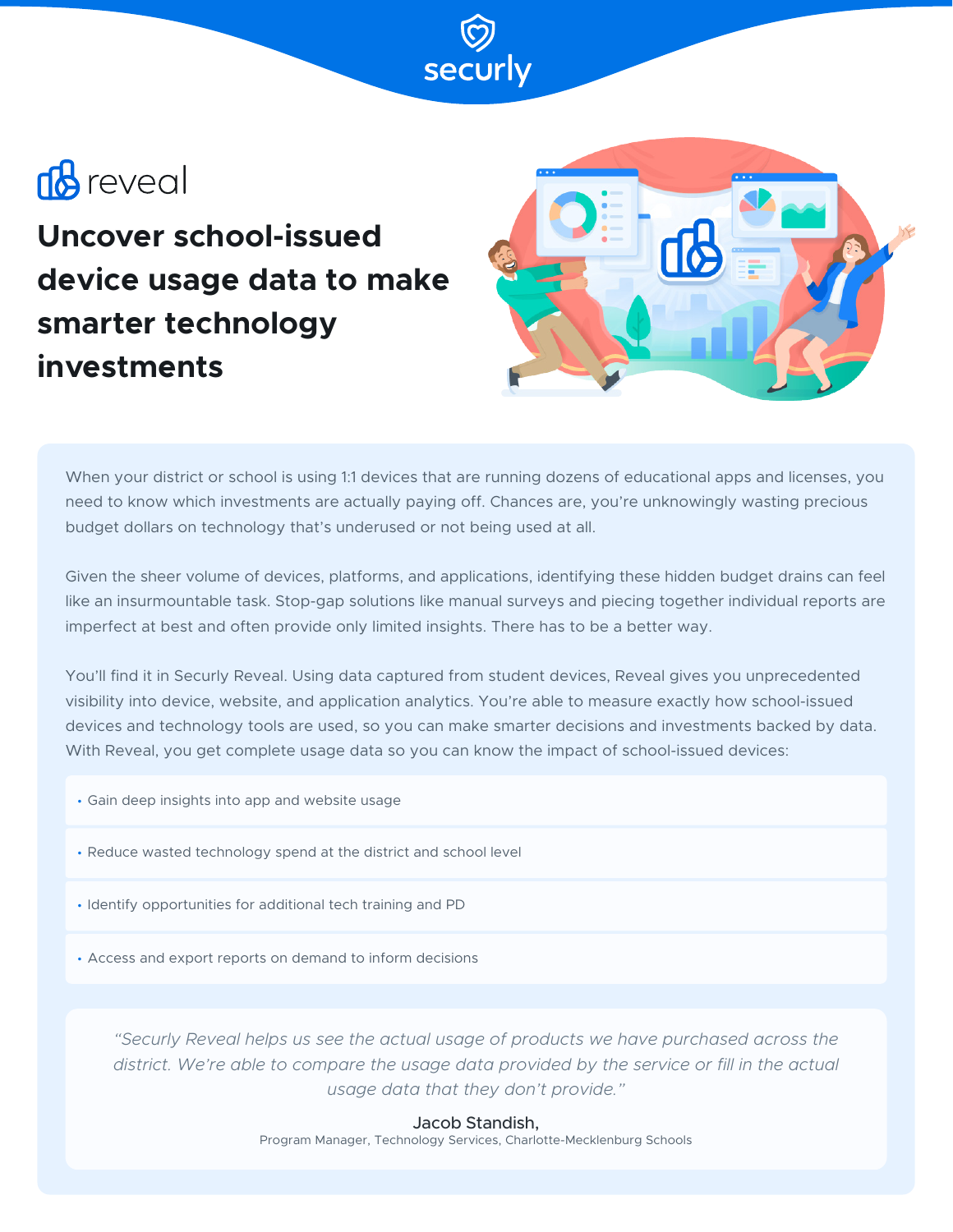## **How Reveal works**



 $\sqrt{d}$ 

**1.** Activity data for student devices, websites, and apps is automatically collected.

**2.** Easily access and view all student usage data on a single dashboard.

| ൕ                                                                                                        |                                |                                                      |                               |                                           | ₩                                              | oe                                                   |
|----------------------------------------------------------------------------------------------------------|--------------------------------|------------------------------------------------------|-------------------------------|-------------------------------------------|------------------------------------------------|------------------------------------------------------|
|                                                                                                          |                                |                                                      |                               |                                           |                                                |                                                      |
| School:<br>All Schools<br>Report:<br>$\check{}$                                                          | Last Week $\quad$<br>Activity: | All Activities $\quad$ $\bullet$                     |                               |                                           |                                                | $\triangle$ Save as CSV<br>$\overline{\Theta}$ Print |
|                                                                                                          |                                |                                                      |                               |                                           |                                                |                                                      |
|                                                                                                          | Week                           |                                                      |                               |                                           | Prior Week                                     |                                                      |
|                                                                                                          |                                |                                                      |                               |                                           |                                                |                                                      |
|                                                                                                          |                                |                                                      |                               |                                           |                                                |                                                      |
|                                                                                                          |                                |                                                      |                               |                                           |                                                |                                                      |
|                                                                                                          |                                |                                                      |                               |                                           |                                                |                                                      |
| Application Usage by Week                                                                                |                                |                                                      |                               |                                           |                                                |                                                      |
| Top 100 Applications *                                                                                   |                                | Students $\div$<br>$\sim$                            | Views $\div$<br>$\sim$        | Percent Time *<br>$\sim$                  | Avg Viewing Time ↓<br>$\overline{\phantom{a}}$ | Trending $\div$<br>ŵ                                 |
|                                                                                                          |                                | $\sim$                                               | $\sim$                        | $\sim$                                    | $\hspace{0.1cm}$                               | ŵ                                                    |
|                                                                                                          |                                | $\overline{\phantom{a}}$<br>$\overline{\phantom{a}}$ | $\sim$                        | $\hspace{0.1cm}$                          | $\hspace{0.1cm}$                               | ٨                                                    |
|                                                                                                          |                                | $\overline{\phantom{a}}$                             | $\overline{\phantom{a}}$<br>٠ | $\sim$                                    | $\sim$                                         | $\bar{\Psi}$                                         |
|                                                                                                          |                                | $\sim$                                               | $\sim$                        | $\overline{\phantom{a}}$                  | $\sim$                                         | ٨                                                    |
|                                                                                                          |                                | $\equiv$                                             | $\sim$                        | $\overline{\phantom{m}}$                  | $\hspace{0.1cm}$                               | Ą                                                    |
| Students Monitored<br>$\sim$<br>$\overline{\phantom{a}}$<br>$\overline{\phantom{0}}$<br>$\blacksquare$   |                                |                                                      |                               |                                           |                                                |                                                      |
|                                                                                                          |                                |                                                      |                               |                                           |                                                |                                                      |
|                                                                                                          |                                |                                                      |                               |                                           |                                                |                                                      |
| Average Student Usage by Hour                                                                            |                                |                                                      |                               |                                           |                                                |                                                      |
| $\qquad \qquad \blacksquare$<br>$\equiv$                                                                 |                                |                                                      | ۳                             |                                           |                                                |                                                      |
| $\qquad \qquad \blacksquare$<br>$\qquad \qquad \blacksquare$                                             |                                |                                                      |                               |                                           |                                                |                                                      |
| Average Students<br>$\hskip10pt\hskip10pt\hskip10pt\hskip10pt\hskip10pt$<br>$\qquad \qquad \blacksquare$ |                                |                                                      |                               |                                           |                                                |                                                      |
|                                                                                                          |                                |                                                      |                               |                                           |                                                |                                                      |
| $\equiv$                                                                                                 |                                |                                                      |                               |                                           |                                                |                                                      |
| $\hfill \blacksquare$<br>$\qquad \qquad \blacksquare$                                                    |                                |                                                      |                               |                                           |                                                |                                                      |
| ↑                                                                                                        |                                |                                                      |                               |                                           |                                                |                                                      |
|                                                                                                          |                                |                                                      |                               |                                           |                                                |                                                      |
|                                                                                                          |                                |                                                      |                               |                                           |                                                |                                                      |
|                                                                                                          |                                |                                                      |                               | 3. Save reports and export data to inform |                                                |                                                      |

## **Benefits**

- Automatically collect usage data from school-issued devices
- Visualize all usage data in a single dashboard
- Compare weekly and monthly usage trends
- Identify underutilized or unused applications and websites
- Get on-demand access to data and export capabilities